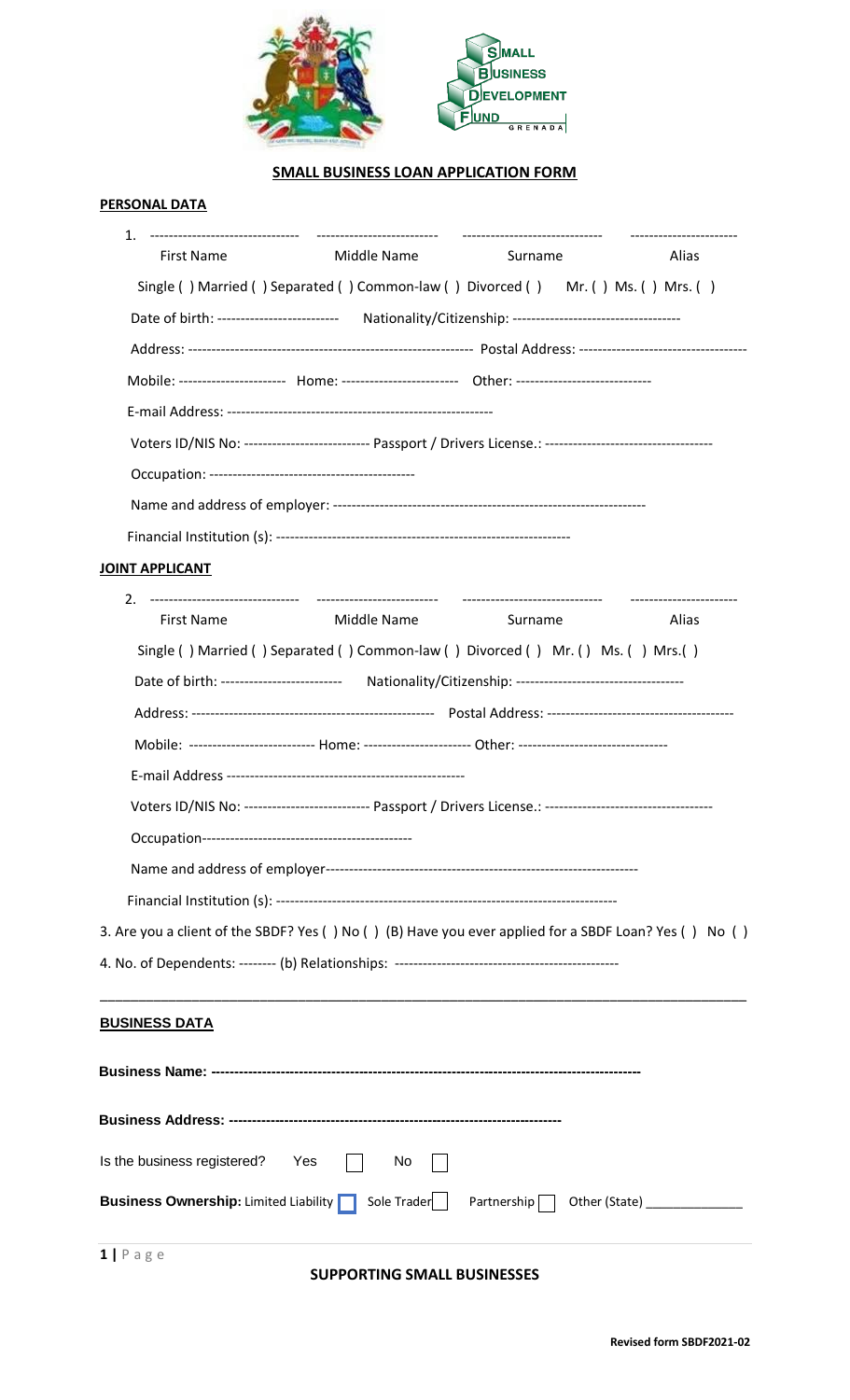# **Project Description/ Business Sector**: \_\_\_\_\_\_\_\_\_\_\_\_\_\_\_\_\_\_\_\_\_\_\_\_\_\_\_\_\_\_\_\_\_\_\_\_\_\_\_\_\_\_\_\_\_\_\_\_

#### **Purpose of the loan:**

**………………………………………………………………………………………………………………………**

# **Project Cost & Financing: ( OFFICIAL USE ONLY)**

|                                    | Borrower's equity |      |                   |
|------------------------------------|-------------------|------|-------------------|
| Use of Funds                       | Contribution      | Loan | <b>Total Cost</b> |
| Initial startup cost (if existing) |                   |      |                   |
|                                    |                   |      |                   |
|                                    |                   |      |                   |
|                                    |                   |      |                   |
|                                    |                   |      |                   |
|                                    |                   |      |                   |
| <b>TOTAL</b>                       |                   |      |                   |

# **REFERENCES**

| <b>NAME</b> | <b>ADDRESS</b> | <b>PROFFESSION</b> | <b>CONTACT</b> |
|-------------|----------------|--------------------|----------------|
|             |                |                    |                |
|             |                |                    |                |
|             |                |                    |                |

#### **IN CASE OF EMERGENCY PLEASE CONTACT**

| <b>NAME</b> | <b>ADDRESS</b> | <b>RELATION</b> | <b>CONTACT</b> |
|-------------|----------------|-----------------|----------------|
|             |                |                 |                |
|             |                |                 |                |
|             |                |                 |                |

#### **DECLARATION**

I/we…………………………………………………………………………………. hereby declare/agree:

1. That the above information is true and correct to the best of my/our knowledge.

2. That I have not withheld from the Bank any information pertinent to this application.

3. To authorize the Bank to make any enquiries related to the above information and this application.

4. To provide any additional information or documents pertinent to this application.

| SIGNATURE OF APPLICANT | <b>DATE</b> |
|------------------------|-------------|
|                        |             |
| SIGNATURE OF APPLICANT | <b>DATE</b> |

# **OFFICIAL USE**

APPLICATION #

**2 |** P a g e

#### **SUPPORTING SMALL BUSINESSES**